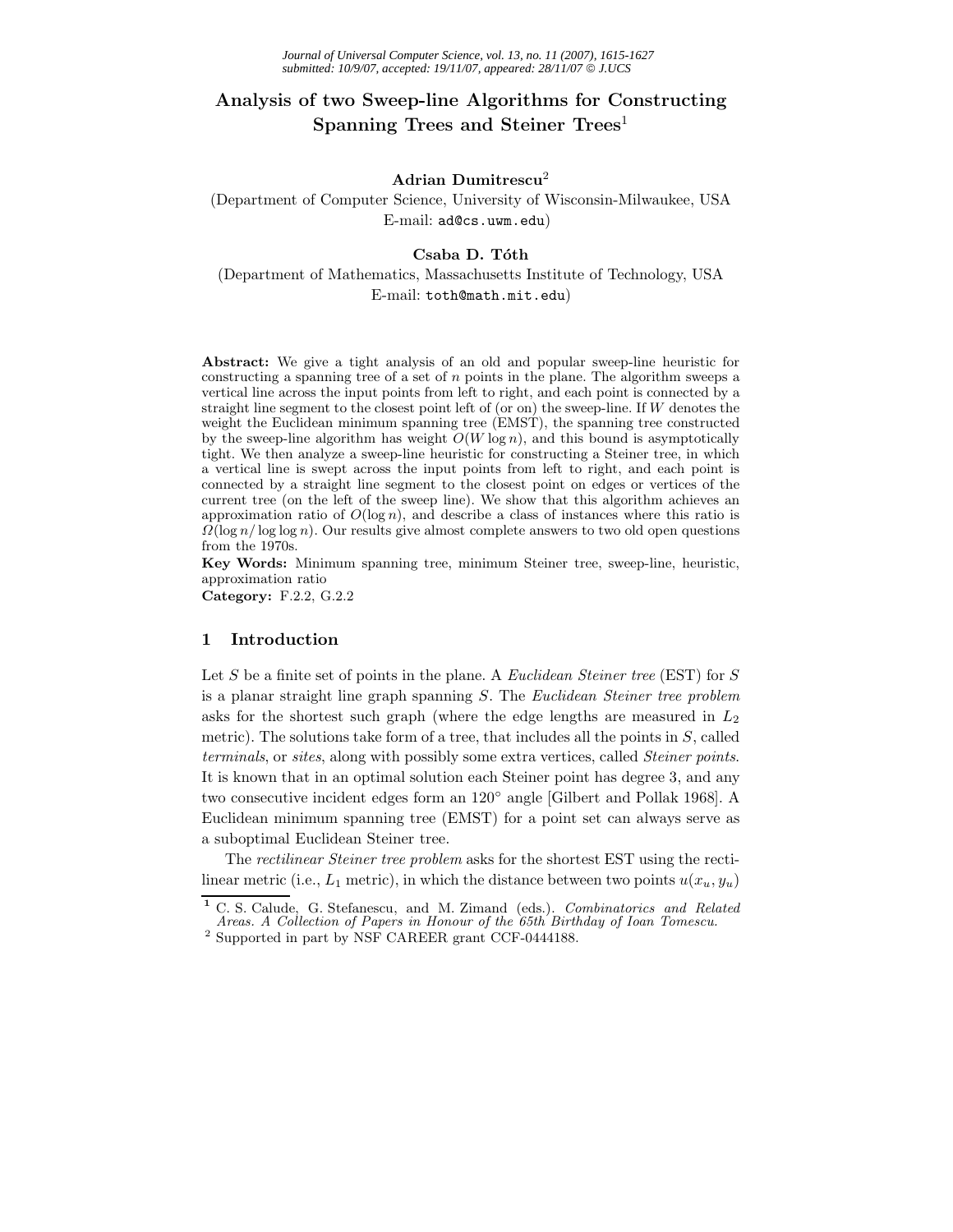and  $v(x_v, y_v)$  is  $d(u, v) = |x_u - x_v| + |y_u - y_v|$ . The solution can be drawn as a *rectilinear Steiner tree* (RST), composed solely of horizontal and vertical edges (where the  $L_1$  and  $L_2$  lengths are the same). The RST problem was first suggested by Hanan [Hanan 1966], who also proved the following result on the structure of optimal solutions. Let  $G(S)$  be the grid induced by the point set S by drawing a horizontal and a vertical line through each point of S and retaining only the finite segments between intersection points of these lines (in the axis-aligned bounding box of  $S$ ). Hanan proved that there exists a shortest RST for  $S$  which uses only segments in  $G(S)$  [Hanan 1966] (see also [Richards 1989, Servit 1981]). In particular, this implies for n not too large that exact solutions can be found using an exhaustive search (in exponential time) [Hanan 1966].

It is well known that a minimum spanning tree in a weighted graph can easily be computed in polynomial time [Kruskal 1956, Prim 1957]. Furthermore,  $O(n \log n)$ -time algorithms have been developed for graphs embedded in the plane with Euclidean and rectilinear distances, see the papers [Hwang 1976] and [Shamos and Hoey 1975]. This is unlikely to be the case for Steiner trees: indeed, it has been shown that the Euclidean Steiner tree problem is NP-hard [Garey et al. 1997], and the rectilinear Steiner tree problem is NP-complete [Garey and Johnson 1977]. Many heuristics and approximation algorithms have been proposed over time to deal with the Steiner tree problem, particularly with the rectilinear variant. We only mention a few references [Bern 1988], [Fößmeier and Kaufmann 1997], [Hanan 1965], [Hanan 1966], [Hwang 1979], [Richards 1989], [Servit 1981], [Wee et al. 1994], [Zelikowsky 1993]. The rectilinear variant has been motivated by a fundamental problem in circuit design: how to connect  $n$  given points on a board to make them electrically common using the least amount of wire [Richards 1989]. For a variety of technical and engineering reasons, the segments of such connections are horizontal and vertical; also the orientation of the board (the underlying coordinate system) is part of the input for a given problem [Hanan 1966], [Richards 1989], so one is allowed to rotate the point set only by multiples of 90◦.

In 1976, Hwang [Hwang 1976] proved that the rectilinear Steiner ratio (the supremum ratio of the weights of a minimum rectilinear spanning tree and the minimum rectilinear Steiner tree over all finite point sets in the plane) is 3/2. The analogous result for Euclidean Steiner ratio has been obtained only in 1990, when Du and Hwang [Du and Hwang 1992] showed that the ratio is  $2/\sqrt{3} \approx 1.15$ .

Optimal solutions to the rectilinear Steiner tree problem (with exponential running time) have been devised in several papers; Fößmeier and M. Kaufmann [Fößmeier and Kaufmann 1997] give an account of earlier and more up to date approaches. The earliest heuristic proposed for finding good approximations is a sweep-line algorithm attributed to Hanan [Hanan 1965], see also [Servit 1981], [Richards 1989]. Hanan's algorithm (cf. [Richards 1989]) processes the sites one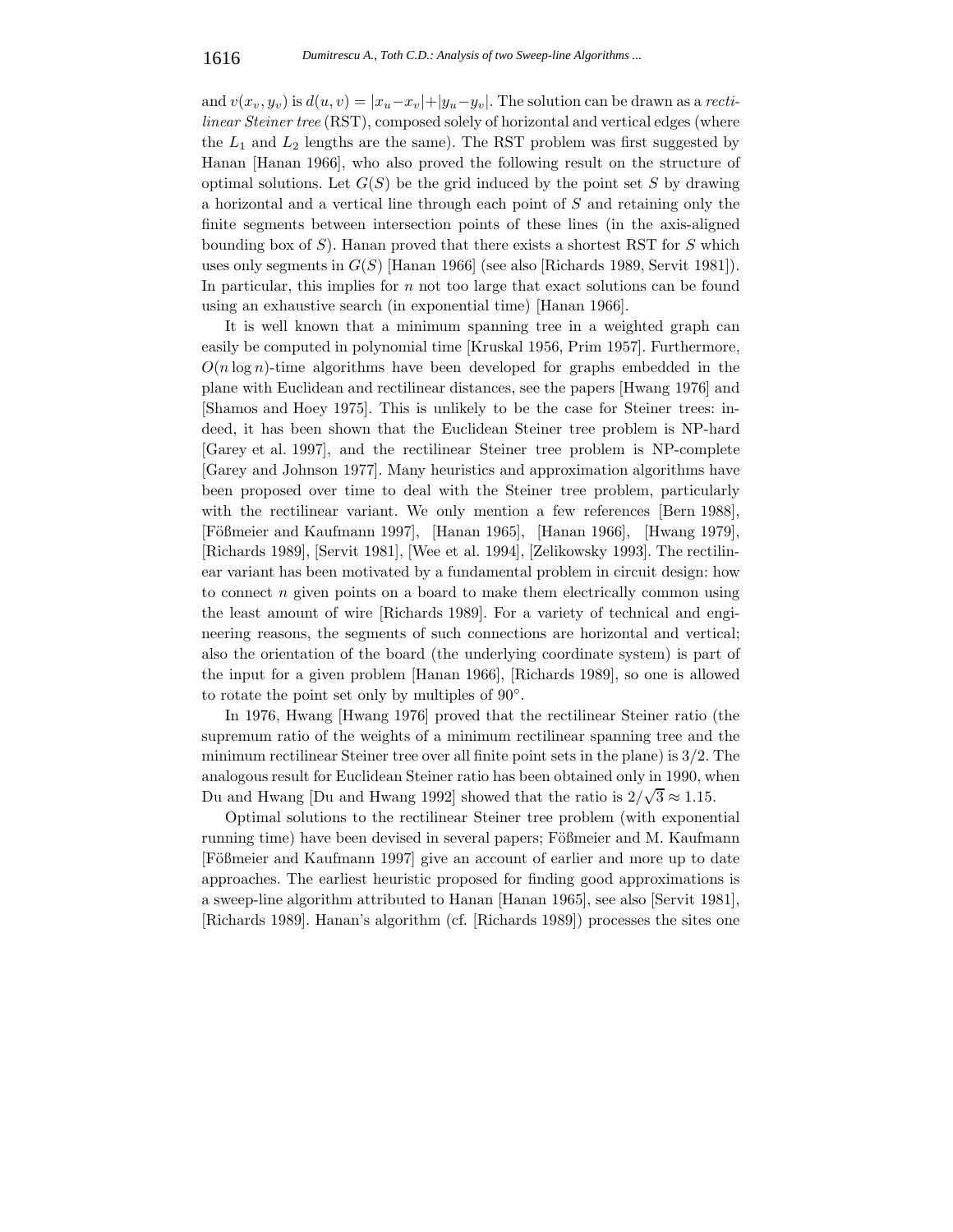at a time in increasing order of their  $x$ -coordinates. Initially, the first site is made a singleton tree. Each new site processed is connected to a closest point  $(in L<sub>1</sub> metric)$  of the current tree. To remove bias due to the left-to-right sweep direction, the procedure is repeated three times after rotating the point set by 90◦, and each time a new tree is constructed. Finally the best of the four trees is output by the algorithm. Richards showed that the algorithm can be implemented to run in  $O(n \log n)$ -time [Richards 1989]. Servit [Servit 1981] and Richards [Richards 1989] note that no tight or good bound were known on the approximation ratio of Hanan's sweep-line algorithm for approximating the minimum RST. We note there were no tight analysis for Hanan's heuristics under any other metric either.

In this paper we address this issue, and analyze the performance of two sweepline algorithms proposed in the 1960s and 1970s for constructing an approximate minimum spanning tree and an approximate minimum Steiner tree, respectively. Although their performance on various instances was usually found satisfactory, bounds on their approximation ratio (the worst case ratio of the weights of the output tree and the optimum tree over all finite point sets in the plane) have been missing. The outlines of the two algorithms are as follows:

- **(A)** Process the points one at a time in left to right order. Connect each point p to a closest point  $p'$  to the left of p, by a straight line segment.
- **(B)** Process the points one at a time in left to right order. Connect each point p to a closest point (on vertices and edges) of the current tree on the left.

The trees generated by the two algorithms on a set of 8 points are depicted in Figure 1. It is easy to check that both (A) and (B) output planar straight line graphs under any metric  $L_q$ ,  $q \geq 1$ . The second variant (B) has been primarily designed for constructing a rectilinear Steiner tree of the point set. It uses shortcut connections to the current tree on the left (and introduces Steiner points) with the intent of finding a lighter tree than the one obtained by algorithm  $(A)$ .

## **2 The sweep-line algorithm for spanning tree construction**

The sweep-line algorithm (A) processes the input points in left-to-right order and connects each point p to a closest point  $p'$  to the left of p by a straight line segment (i.e.,  $p'$  is also an input point).

**Theorem 1.** *The approximation ratio achieved by the sweep-line algorithm (A) for spanning tree construction is* O(log n)*. This ratio is asymptotically tight. The result holds under any metric*  $L_q$ ,  $q \geq 1$ .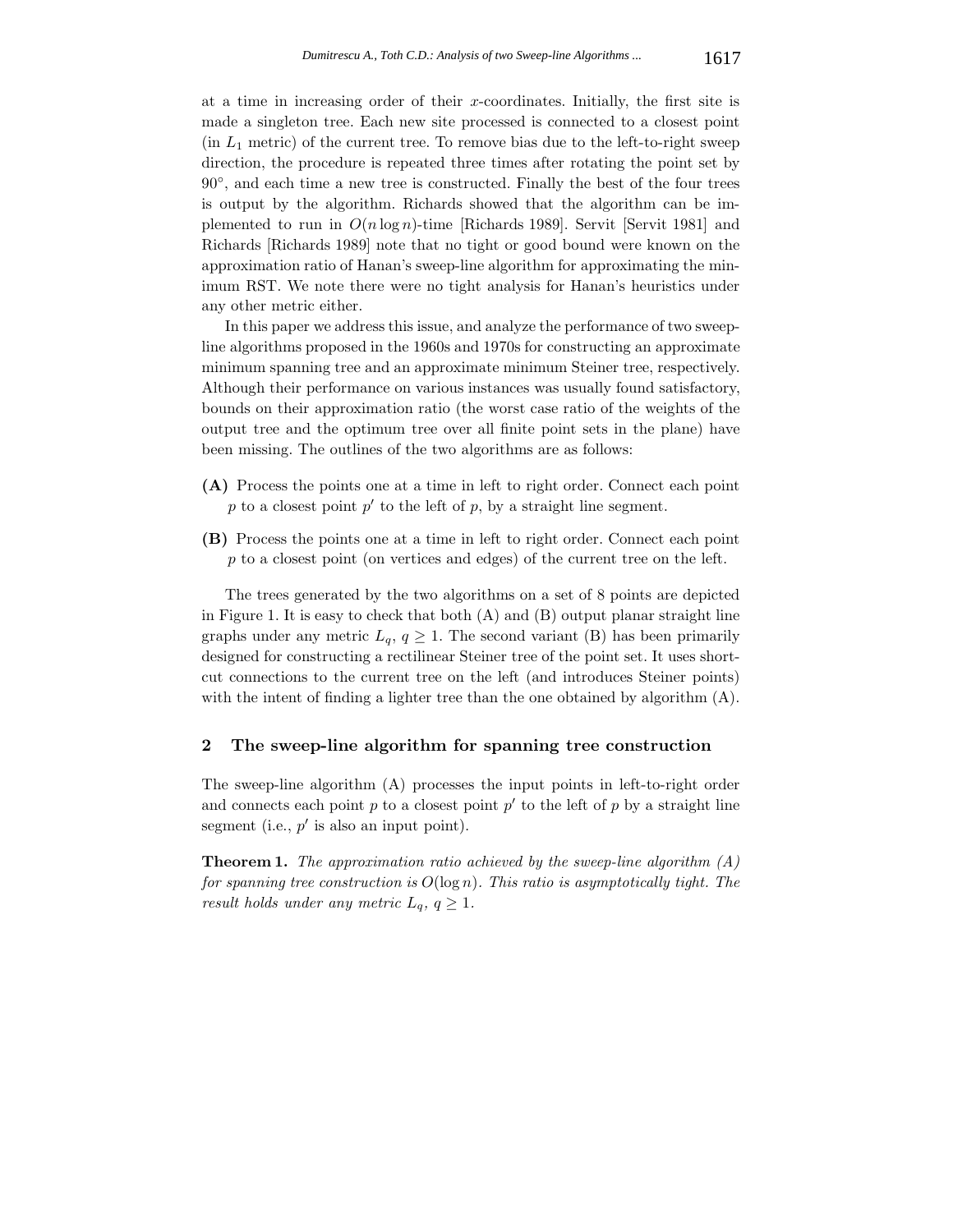

Figure 1: Three examples on a same point set. (a) A Euclidean spanning tree constructed by the sweep-line algorithm (using  $L_2$  metric). (b) A Euclidean Steiner tree constructed by the sweep-line algorithm (using  $L_2$  metric). (c) A rectilinear Steiner tree constructed by the sweep-line algorithm (using  $L_1$  metric and  $L$ -shaped edges).

The upper bound easily follows from earlier results. In fact, we give two independent proofs: one is a reduction to the competitive ratio of an on-line greedy algorithm (placing the sweep-line algorithm into a broader class of algorithms), and the other one is a reduction to the gap theorem (with a more geometric flavor). See the details below. Even though the analyses of both the competitive ratio of on-line greedy algorithms and the gap theorem are tight, their lower bounds do not apply to the (more specialized) sweep-line heuristics. Here we present specific point sets for which algorithm (A) outputs a spanning tree which is  $\Omega(\log n)$  times heavier than the EMST.

*Remark 1.* Since we are only interested in presenting asymptotic results, rather than exact constants of proportionality, we make use of the fact that any two metrics  $L_q$ ,  $q \geq 1$ , are within constant factors from each other.

#### **2.1 Upper bound via the gap theorem.**

Chandra et al. [Chandra et al. 1995] (see also [Narasimhan and Smid 2007], pp. 108–119) introduced the *gap property*, which guarantees that a directed plane graph connecting n points in the plane is at most  $O(\log n)$  times heavier than the EMST. For a directed segment edge  $(p, q)$ , p is called the source, and q is called the sink. A set of directed edges satisfies the gap property, if the sources of any two distinct edges are "far" apart—relative to the length of the shorter of the two edges. Formally, for a real number  $w \geq 0$ , a set E of directed edges in the plane satisfies the gap property if and only if for any two distinct edges  $(p, q)$  and  $(r, s)$  in E, we have

$$
|pr| > w \cdot \min \ (|pq|,|rs|).
$$

By the *Gap Theorem* of Chandra et al. [Chandra et al. 1995], if S is a set of points in the plane, and  $E \subseteq S \times S$  is a set of directed edges that satisfies the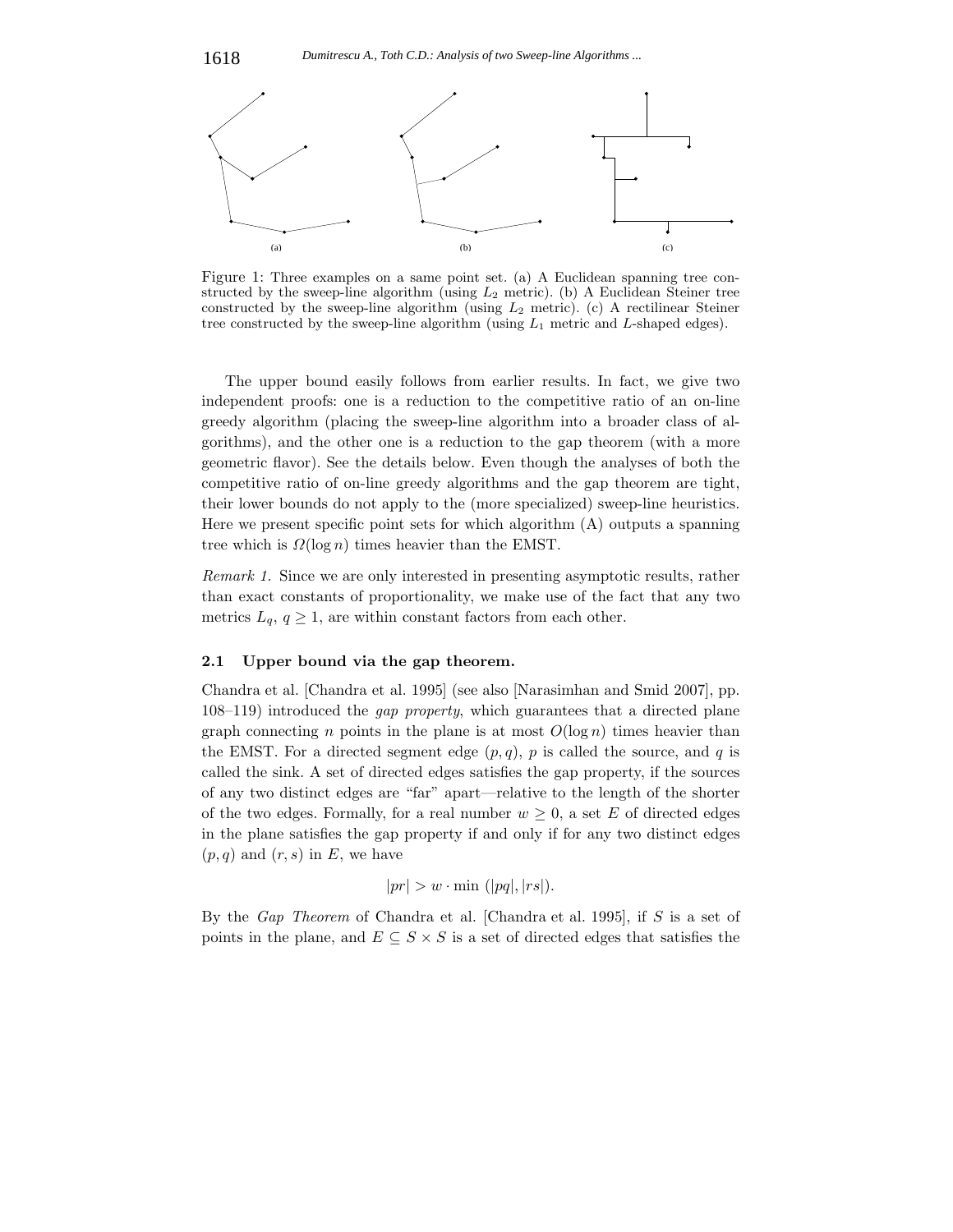gap property for some  $w > 0$ , then the total weight  $wt(E)$  of edges in E is bounded as

$$
wt(E) < \left(1 + \frac{2}{w}\right) \cdot W \cdot \log n,
$$

where  $W$  is the weight of the EMST of  $S$ .

**Claim 1** *The sweep-line algorithm (A) computes a tree that satisfies the gap property with appropriately chosen edge directions and*  $w = 1$ .

*Proof.* Assume for simplicity that no two points have the same x-coordinate, so there is at most one point on the the sweep-line  $\ell$  at any time. To apply the Gap Theorem, let  $E$  be the set of edges in the tree constructed by the sweepline algorithm  $(A)$ , where each edge  $(p, p')$  is oriented to the left. The algorithm connects each point p (on the sweep line  $\ell$ ) to the closest site p' left of  $\ell$ . Let  $(p, q)$  and  $(r, s)$  be two edges in E, where r is to the right of p. By the rule of the algorithm the interior of the left half-disk of radius  $|rs|$  centered at r is empty of sites. Therefore  $|pr| \ge |rs| \ge \min (|pq|, |rs|)$ . Hence E satisfies the gap property with  $w = 1$ . with  $w = 1$ .

By the Gap Theorem, we have  $wt(E) < 3 \cdot W \cdot \log n$ , as required. The  $O(\log n)$ ratio holds for any  $L_q$  metric,  $q \geq 1$ , by the same Gap Theorem combined with Remark 1.

#### **2.2 Upper bound via on-line greedy algorithms.**

The following is the *on-line Steiner tree problem* in the plane (according to [Alon and Azar 1993]): Suppose *n* points,  $p_1, \ldots, p_n$  are presented one-by-one, and the objective is to construct, on-line, a connected graph that connects all of them, trying to minimize the total edge length. The points appear one at a time,  $p_i$  arriving at step i. In step 1,  $p_1$  is a singleton graph  $T_1$ . In step  $i \geq 2$ , the on-line algorithm must augment  $T_{i-1}$  to a connected graph  $T_i$  that spans  $p_1, p_2, \ldots, p_i$ . If  $A(p_1, \ldots, p_n)$  denotes the weight of  $T_n$  constructed by an on-line algorithm A, and  $OPT(p_1, \ldots, p_n)$  denotes the length of an optimal (Euclidean) Steiner tree for this set of points, then the *competitive ratio* of the algorithm A is the supremum over all finite sequences  $p_1, \ldots, p_n$ , of the ratio

$$
\frac{A(p_1,\ldots,p_n)}{OPT(p_1,\ldots,p_n)}.
$$

A simple algorithm for the on-line Steiner tree problem is the *Steiner greedy algorithm*: At step i, it connects  $p_i$  to a closest point on vertices and edges of  $T_{i-1}$ . Consider now the *vertex greedy algorithm*: At step *i*, it connects  $p_i$  to the closest element in the set  $\{p_1,\ldots,p_{i-1}\}$ . Obviously, the vertex greedy algorithm constructs a spanning tree of the given points, in particular a Steiner tree for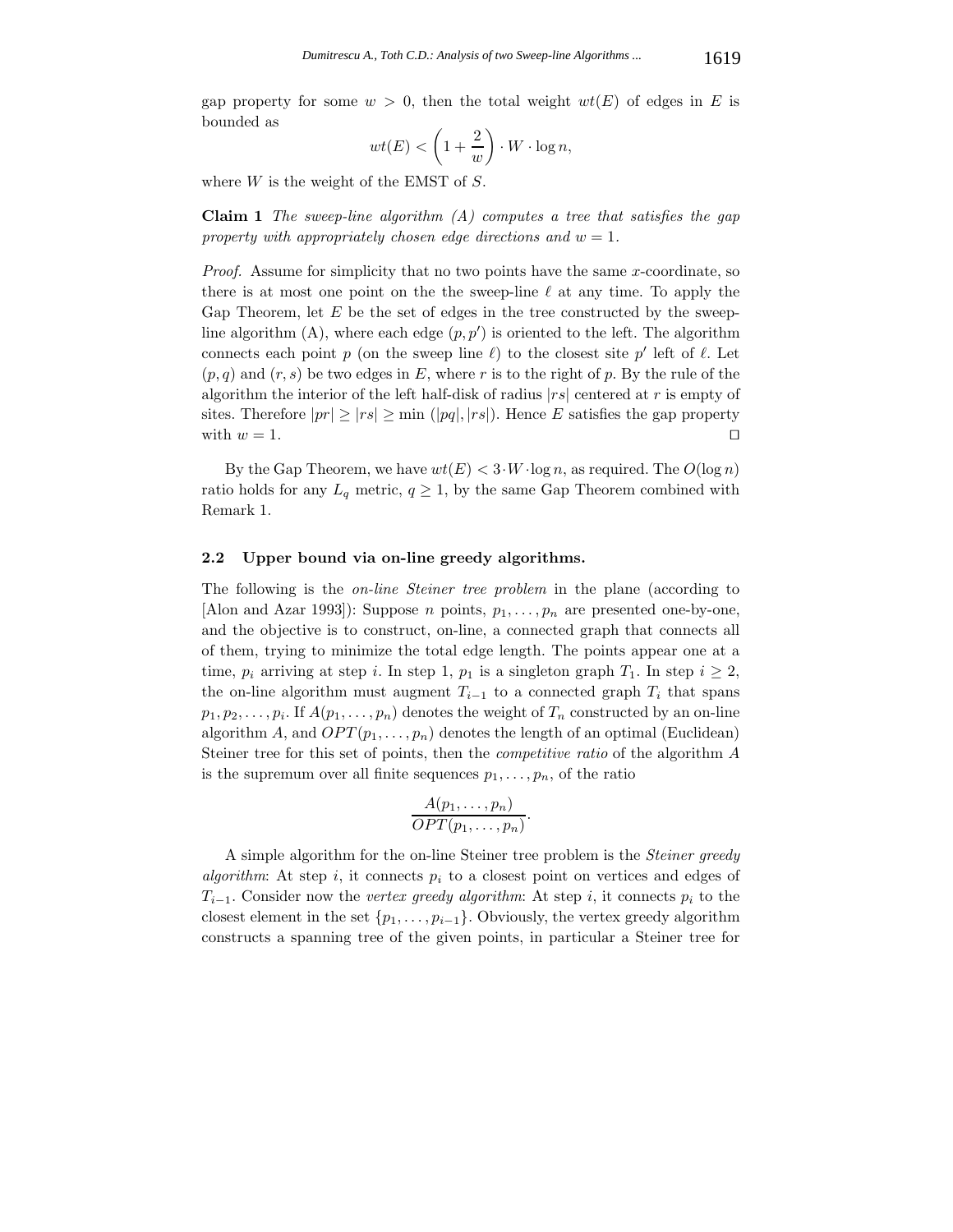this set of points. Moreover, the Steiner greedy algorithm performs at least as well as the vertex greedy algorithm (since it uses shortcuts). It was shown by Imase and Waxman [Imase and Waxman 1991] that the competitive ratio of the vertex greedy algorithm is  $O(\log n)$  in any metric space; a short proof of this result was also given by Alon and Azar [Alon and Azar 1993].

The sweep-line algorithm (A) applies the vertex greedy algorithm assuming that the input points are presented in left-to-right order. Hence it outputs a spanning tree which is at most  $O(\log n)$  times heavier than the EMST.

#### **2.3 Lower bound construction.**

We now prove that the  $O(\log n)$  factor is tight for every integer n, by constructing a suitable bad instance S. We first consider the  $L_2$  (Euclidean) metric. Let  $L = 2^k$ for some integer k. Points of S are on  $k+1$  parallel almost vertical lines of (large) negative slope. For simplicity we first set these lines as vertical and slightly rotate the entire point set counterclockwise at the end. Figure 2 shows an example with  $n = 53$  points on 5 vertical lines. The x-coordinate of the *i*th line  $\ell_i$  is  $x_i = i\epsilon$ , for a small  $\varepsilon \leq 1/n$  and  $i = 0, 1, \ldots, k$ . We construct the point set recursively. Place two points on line 0, with y-coordinates 0 and  $2^k$ . Assume the points on the lines  $\ell_0$  through  $\ell_{i-1}$  have been placed, and we now place the points on line  $\ell_i$ . First copy the points on line  $\ell_{i-1}$  onto line i at the same y-coordinate. For any two consecutive points on  $\ell_{i-1}$  with y-coordinates y and  $y + 2^a$ , place points on  $\ell_i$  at y-coordinates  $y + 2^b$ , for all  $b = 0, 1, \ldots, a - 1$ . Note that the distance between two consecutive points along any of the lines is always a power of 2; this invariant is maintained inductively.

**Claim 2** *Algorithm (A) outputs a tree of length*  $\Omega(W \log n)$  *for the points set* S *described above, where* W *denotes the weight of the EMST of* S*.*

*Proof.* Points are swept in the order  $\ell_0, \ell_1, \ldots, \ell_k$ , and for each line  $\ell_i$  from top to bottom. Each point on  $\ell_i$  except the topmost, is connected to the one above it on  $\ell_i$ , unless there is a corresponding point with same y-coordinate on  $\ell_{i-1}$  (this holds by construction). In case there is a corresponding point, this connection is made by the algorithm for the current point on  $\ell_i$ .

The EMST (of weight W) consists of a segment along  $\ell_k$  of length L and horizontal connections with all other points made from  $\ell_k$ . Observe that  $L \leq$  $W \leq L + n\varepsilon \leq L + 1$ , so  $W \leq 2^k + 1$ . Let T' be the tree constructed by the sweep-line algorithm, and let  $E$ , and  $W'$  denote its edge set and total weight. Next we establish a lower bound on  $W'$ .

For brevity, we refer to the almost vertical lines  $\ell_i$ ,  $i = 0, 1, \ldots, k$ , as *vertical*. For  $i \geq 0$ , denote by  $T(2<sup>i</sup>)$  the total cost of vertical edges in E "generated" by a vertical segment in E of length 2*<sup>i</sup>* which connects two consecutive points with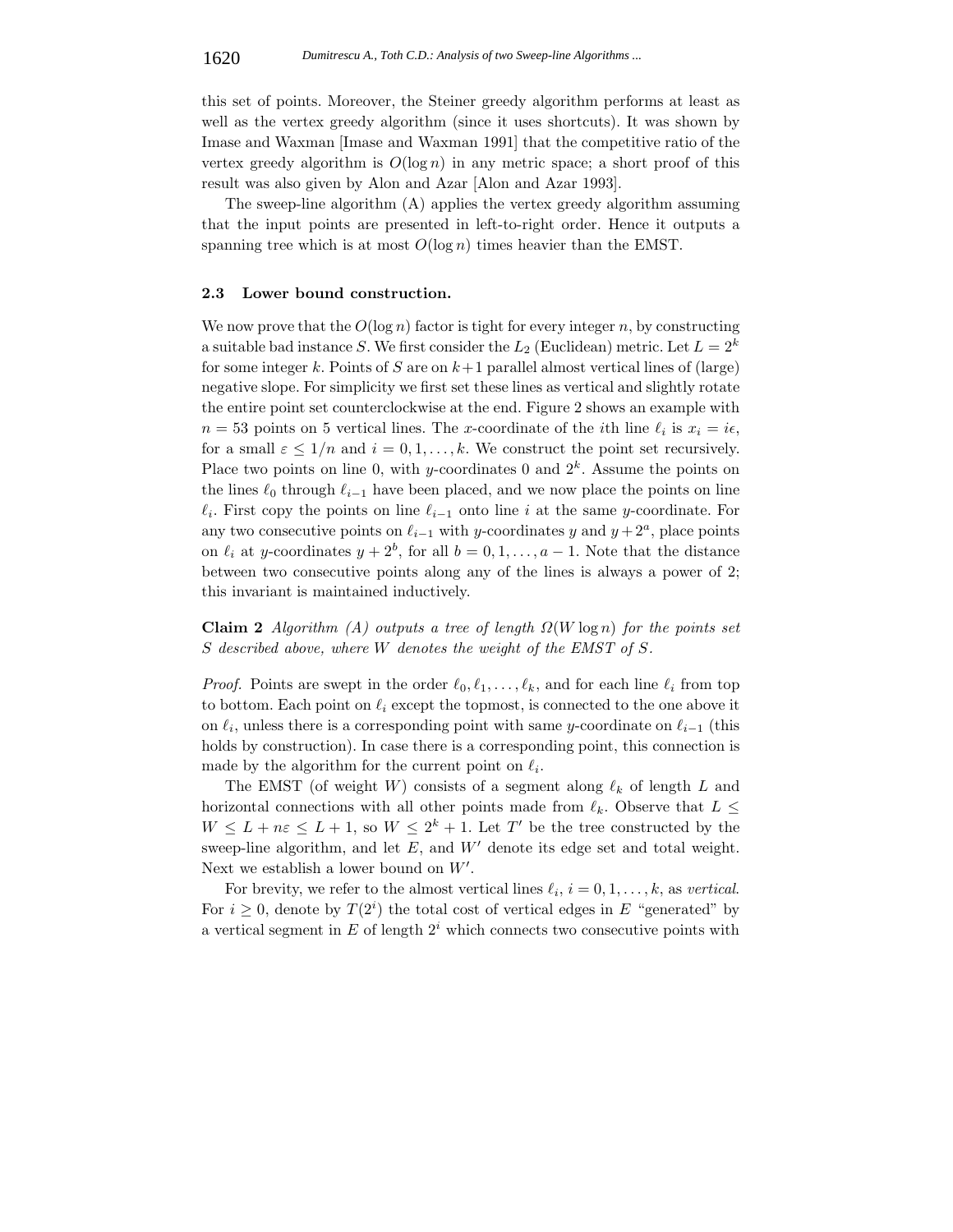

Figure 2: An example with  $|S| = n = 53$  points. Left: a minimum spanning tree (EMST) of S of weight  $16+o(1)$ . Right: the spanning tree of weight  $48+o(1)$  constructed by the sweep-line algorithm.

y-coordinates y and  $y+2^i$  (at distance  $2^i$ ) on some line  $\ell_j$ ; this total cost includes the lengths of vertical segments on  $\ell_j, \ell_{j+1}, \ldots, \ell_k$  whose both endpoints have y-coordinates in  $[y, y + 2^i]$ . Clearly  $W' \ge T(2^k)$ . By construction,  $T(2^i)$  satisfies the following recurrence

$$
T(2i) = 2i + \sum_{j=0}^{i-1} T(2j).
$$

Some initial values are easy to compute (and the reader can verify  $T(2^4)$ ) on the figure):

 $T(2^0)=1, T(2^1)=2+1=3, T(2^2)=4+3+1=8, T(2^3)=8+7+3+1+1=20,$  $T(2^4) = 16 + 15 + 11 + 5 + 1 = 48,$   $T(2^5) = 32 + 48 + 20 + 8 + 3 + 1 = 112.$ 

Introduce a new variable

$$
U(i) = e^{T(2^i)}.
$$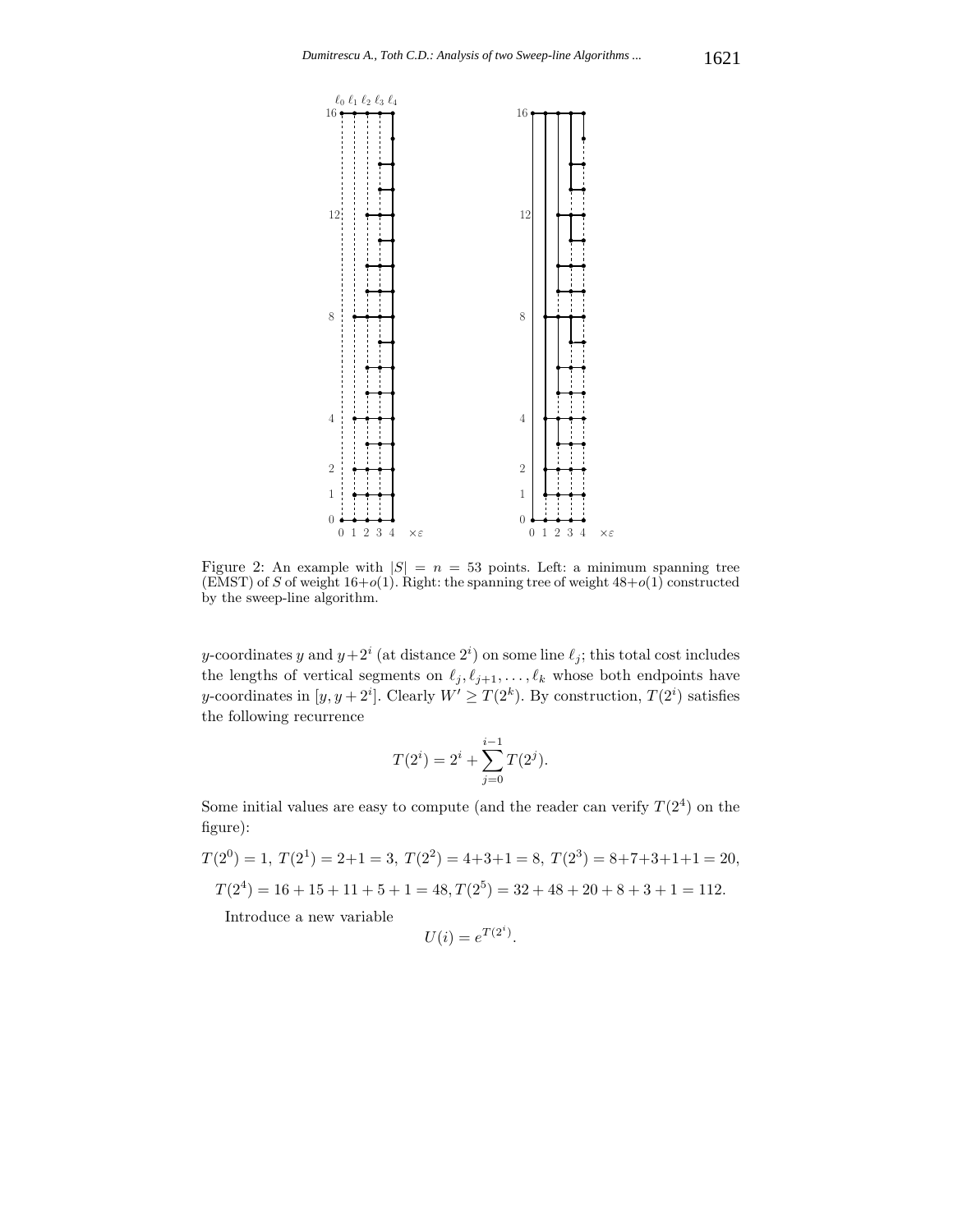The recurrence now becomes

$$
U(i) = e^{2^i} \prod_{j=0}^{i-1} U(i),
$$

with initial condition  $U(0) = e$ . This can be further rewritten as

$$
U(i + 1) = e^{2^{i}} [U(i)]^{2}.
$$

Put now  $U(i) = e^{V(i)}$ , which yields the recurrence in  $V(i)$ 

$$
V(i+1) = 2V(i) + 2^i,
$$

and whose corresponding initial condition is  $V(0) = 1$ . Solving for  $V(i)$  yields

$$
V(i) = 2^{i-1}(i+2),
$$

and consequently

$$
U(i) = e^{2^{i-1}(i+2)}.
$$

Going further back, we recover

$$
T(2^i) = 2^{i-1}(i+2).
$$

Of course, we are only interested in  $T(2^k)=2^{k-1}(k+2)$ . Clearly, the number of points in the constructed set S is at most  $|S| \leq (k+1)(2^k+1)$ , but in fact  $|S| \leq k2^k$  is also easy to derive. This implies that  $\log n \leq k + \log k$ , hence  $k \geq \log n - \log \log n \geq \frac{\log n}{2}$ . The weight W' of the tree constructed by the sweep-line algorithm is

$$
W' \ge T(2^k) = 2^{k-1}(k+2) \ge \frac{L}{2} \cdot \frac{\log n}{2} = \Omega(W \log n),
$$

as claimed.

By Remark 1, the lower bound holds for any metric  $L_q$ ,  $q \ge 1$ .

*Remark 2.* Our  $\Omega(\log n)$  lower bound on the approximation ratio holds also for the optimized version of the sweep-line algorithm, in which the best of the four trees (for each axis-aligned sweep direction) is output by the algorithm: The construction can be repeated along each of the four sides of a square of side length  $L = 2<sup>k</sup>$ . Then W is about 4L, while W' is still  $\Omega(W \log n)$ , as desired.

*Remark 3.* Our lower bound construction does not seem to extend for the more powerful algorithm that first chooses an orthogonal coordinate system in the plane and then performs the sweep-line algorithm (A). It is an open problem whether for any point set, there is a coordinate system in which algorithm  $(A)$ computes a spanning tree only  $o(\log n)$  times heavier than the EMST.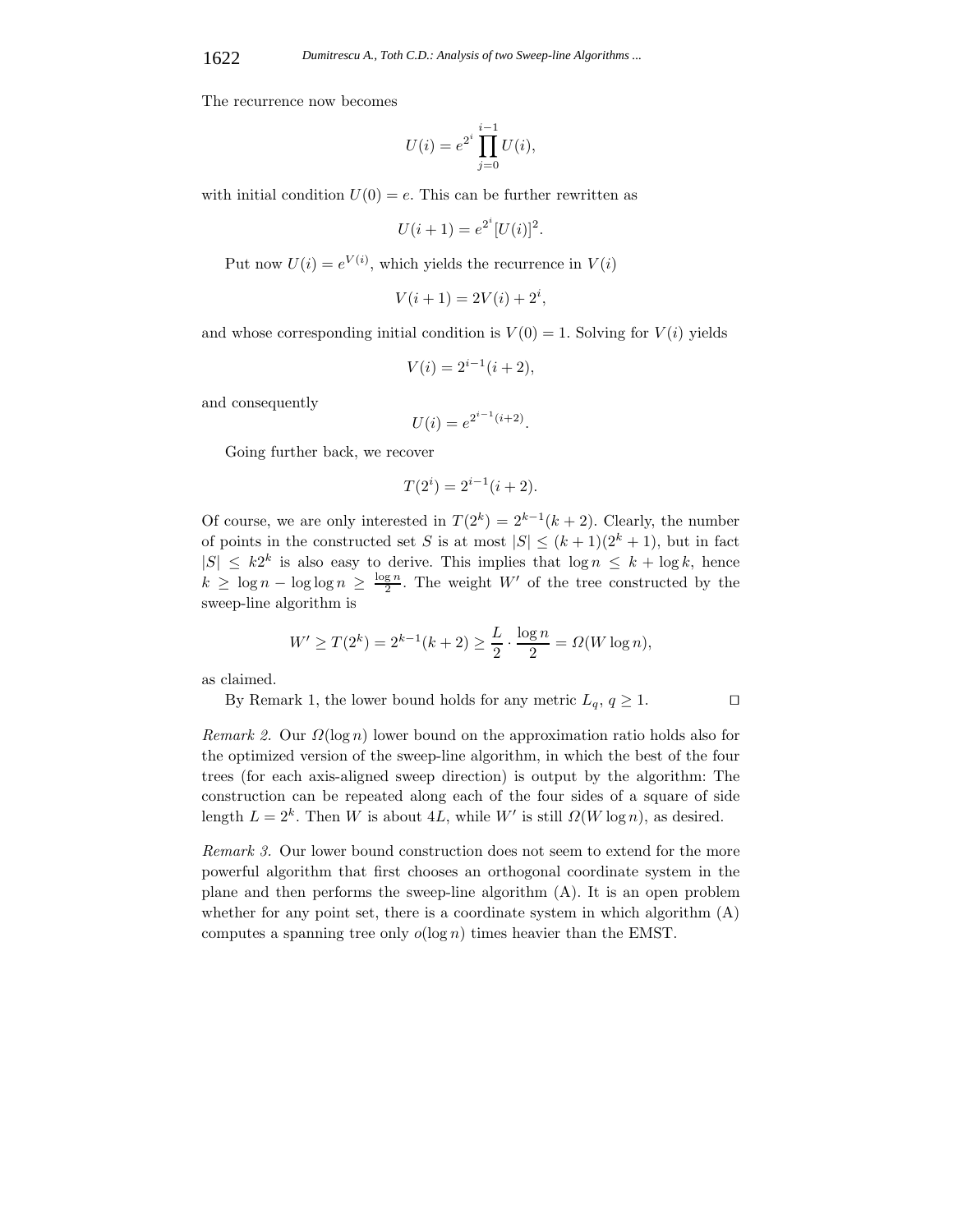#### **3 The sweep-line algorithm for Steiner tree construction**

The sweep-line algorithm (B) processes the input points in left-to-right order and constructs a Steiner tree by connecting each point  $p$  to the closest point (on vertices and edges) of the current tree. Two examples of the trees constructed using  $L_2$  and  $L_1$  distances are shown in Figure 1(b) and 1(c), respectively. The rectilinear variant is known as Hanan's heuristic for the minimum rectilinear Steiner tree problem [Hanan 1965]: each edge is drawn as an L-shape with the horizontal segment of the L-shape on the left of the vertical segment (i.e., the L-shape overlaps with the vertical line through the current point). Richards provided an implementation of this algorithm that runs in  $O(n \log n)$  time [Richards 1989].

Since the weights of a minimum spanning tree and a minimum Steiner tree are all within constant factors of each other under any metric  $L_q$ ,  $q \geq 1$ , it is clear that the approximation ratio achieved by algorithm (B) is bounded by that of algorithm  $(A)$ , hence it is also  $O(\log n)$ . We analyze both variants of algorithm (B), when connections are done by a segment, or by a an axis-aligned L-shape. We show that neither of these yields a constant ratio approximation algorithm for Steiner tree construction. The reader will observe that our lower bound construction precludes the algorithm in performing any point to tree (edge) connection, except the standard point to point connections from variant (A).

**Theorem 2.** *The worst case approximation ratio achieved by the sweep-line algorithm for Steiner tree construction is* Ω(log n/ log log n)*. The result holds in every metric*  $L_q$ *,*  $q \geq 1$ *.* 

Our lower bound construction is reminiscent of the point configuration proposed by Alon and Azar [Alon and Azar 1993] for the *on-line* Steiner tree problem of n points in the plane, that yields a  $\Omega(\log n / \log \log n)$  lower bound on the competitive ratio of any on-line algorithm for that problem. The sites are revealed to the algorithm in increasing y-coordinates (similarly to the sweep-line algorithms), but an on-line algorithm is allowed to augment the graph with arbitrary new edges and Steiner points at each step, as opposed to the sweep-line algorithm (B) which is bound to do one direct connection to the tree. Hence Theorem 2 follows from the construction in [Alon and Azar 1993]. While the argument in [Alon and Azar 1993] is more elaborate and uses an adversary who selects the positions of the layers (lines) revealed to the on-line algorithm at various moments, our argument proceeds with a direct calculation of the resulting weight (and is simplified in the sense that the layers are at fixed positions, and the points on each layer are conveniently ordered).

*Proof.* Let  $L = 2^k$ , where  $k = 2^{2^a}$  for some positive integer  $a \ge 1$ . Let

$$
f(k) = \log k - \log \log k = 2^a - a,
$$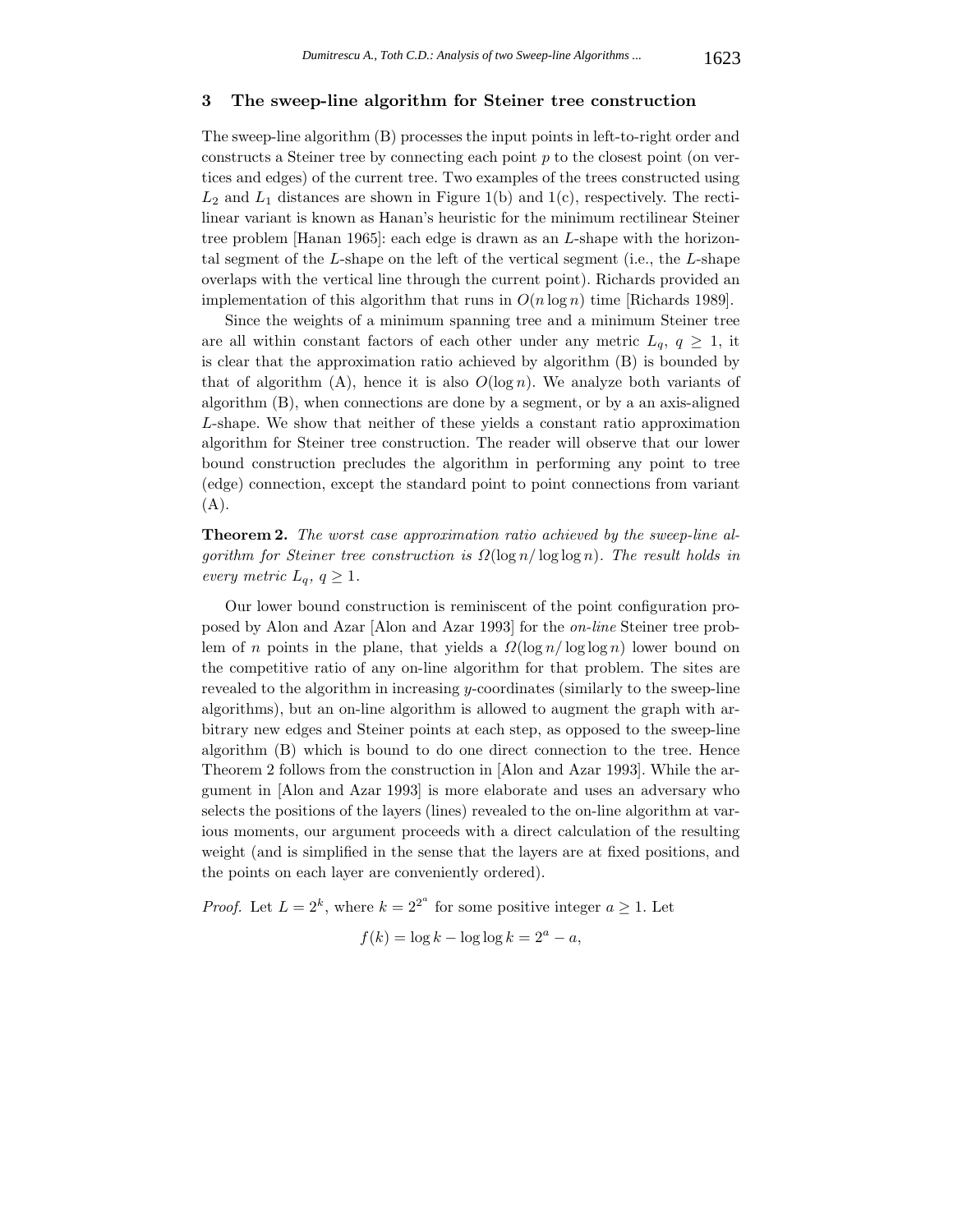

Figure 3: An example with  $L = 2^4 = 16$ , and  $|S| = n = 34$  points. Left: a minimum spanning tree (EMST) of S of weight 47. Right: the Steiner tree of weight 55 constructed by the sweep-line algorithm (B).

and write  $z = f(k)$ . Clearly  $z \geq 1$ . Note that

$$
2^{z} = \frac{k}{\log k}, \quad \text{hence} \quad z \cdot 2^{z} = \frac{(\log k - \log \log k) \cdot k}{\log k} \ge \frac{k}{2}.
$$

The *n* points of *S* are placed on vertical lines  $\ell_0, \ldots, \ell_s$ , numbered from right to left, with  $m_i + 1$  equidistant points on line  $\ell_i$  having y-coordinates between 0 and  $L$  (see Figure 3). Thus  $m_i$  denotes the number of segments (between consecutive points) on  $\ell_i$  and let  $y_i = L/m_i$  be the common length of these segments. Denote by  $x_i$  the horizontal distance between  $\ell_{i-1}$  and  $\ell_i$ . The values of these parameters are

$$
m_i = 2^{k - iz}, \ x_i = 2^{(i-1)z}, \ (i \ge 0)
$$

The index s of the leftmost line  $\ell_s$  is the largest i for which  $m_i \geq 2$  holds. We thus have

$$
\frac{k}{\log k} \le s \le \frac{2k}{\log k}.
$$

Observe that  $s \leq k$ . The relation between n and k will be established in the final part of the proof.

To transform the point set so that no two points have the same  $x$ -coordinates (and the sweep-line encounters the points in a unique order), we slightly enlarge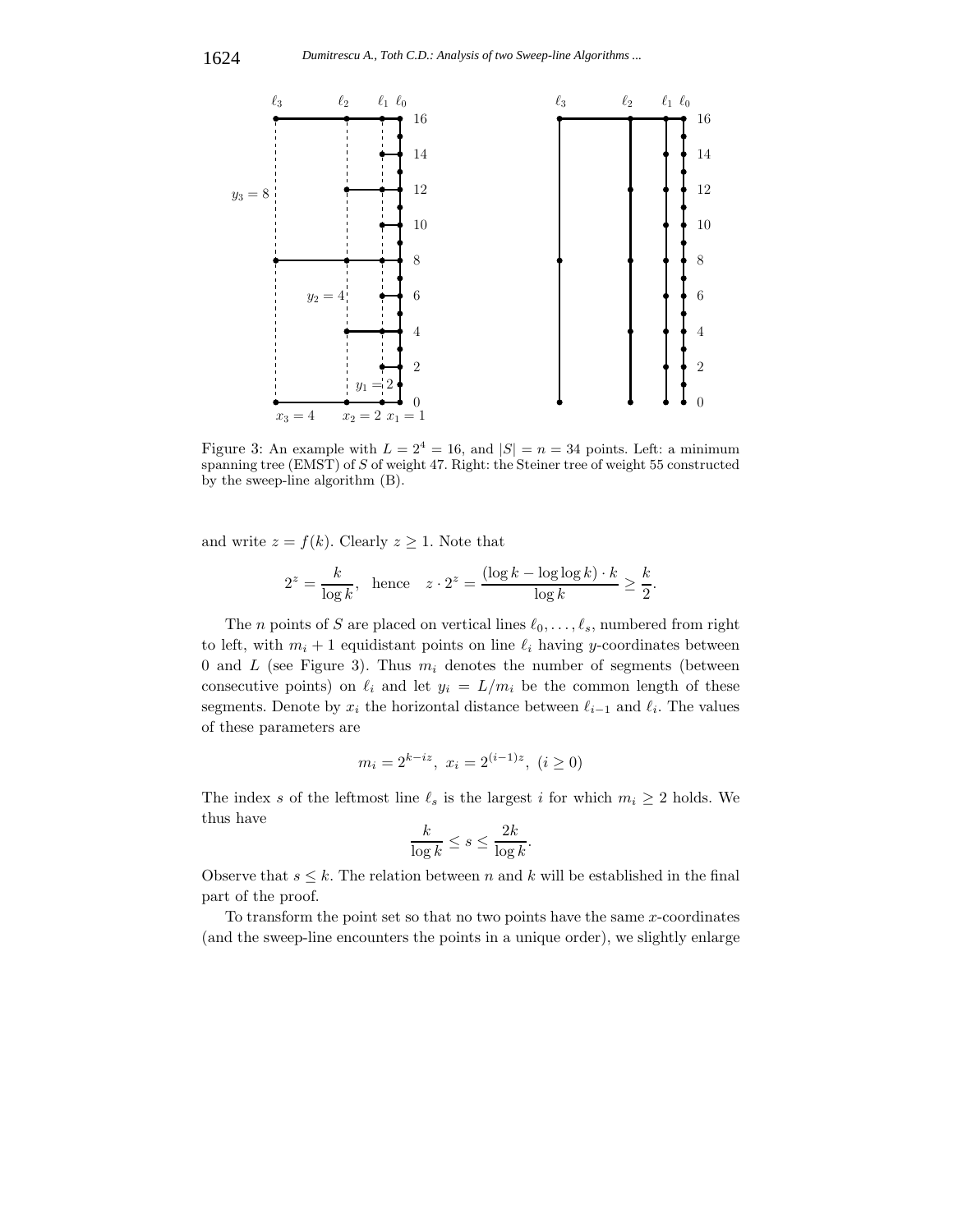the horizontal distance between consecutive vertical lines by  $\varepsilon$  and then slightly rotate each line counter-clockwise about its lowest point by an angle of  $\varepsilon^2$  for a sufficiently small  $\varepsilon > 0$ . We will however omit these slight adjustments for simplicity and without loss of generality when analyzing the algorithm.

The sweep-line algorithm connects the top point on vertical line  $\ell_i$  (for  $i =$  $(0,\ldots,s-1)$  to the top point of  $\ell_{i+1}$ , and then in descending order, connects each point on  $\ell_i$  to the next point above it on the same line. Then it moves to the next vertical line to the right. Consequently, the weight  $W'$  of the tree constructed by the sweep-line algorithm includes a weight of L on each of the lines  $\ell_0, \ldots, \ell_k$ , hence

$$
W' \ge (s+1)L \ge \frac{k}{\log k} \cdot L.
$$

The weight  $W$  of the EMST of  $S$  is (without really needing a justification, since we only need an upper bound on  $W$ ):

$$
W = m_0 y_0 + \sum_{i=1}^s (m_i + 1)x_i = L + \sum_{i=1}^s m_i x_i + \sum_{i=1}^s x_i.
$$

For  $i \geq 1$ , we have

$$
m_i x_i = 2^{k - iz} \cdot 2^{(i-1)z} = 2^{k - z}.
$$

The sum  $\sum_{i=1}^{s} m_i x_i$  is then bounded from above as follows

$$
\sum_{i=1}^{s} m_i x_i = s \cdot 2^{k-z} \le \frac{2k}{\log k} \cdot \frac{L}{2^z} = L \cdot \frac{2k}{\log k} \cdot \frac{\log k}{k} = 2L.
$$

Now since  $m_i \geq 2$  for each  $i = 1, \ldots, s$ , this also implies that

$$
\sum_{i=1}^{s} x_i \le \frac{1}{2} \sum_{i=1}^{s} m_i x_i \le L.
$$

Overall,

$$
W \le L + 2L + L = 4L.
$$

The relation between the number of points n and k is:  $2^k \le n \le s2^k$ . We derive that  $2^k \leq n \leq k2^k \leq 2^{2k}$ , or equivalently,

$$
\frac{\log n}{2} \le k \le \log n.
$$

We conclude that the ratio between the two weights is

$$
\frac{W'}{W} \ge \frac{k}{\log k} \cdot \frac{L}{4L} = \varOmega\left(\frac{k}{\log k}\right) = \varOmega\left(\frac{\log n}{\log \log n}\right),
$$

as required.

Again, the lower bound holds under any metric  $L_q$ ,  $q \ge 1$ , by Remark 1.  $\Box$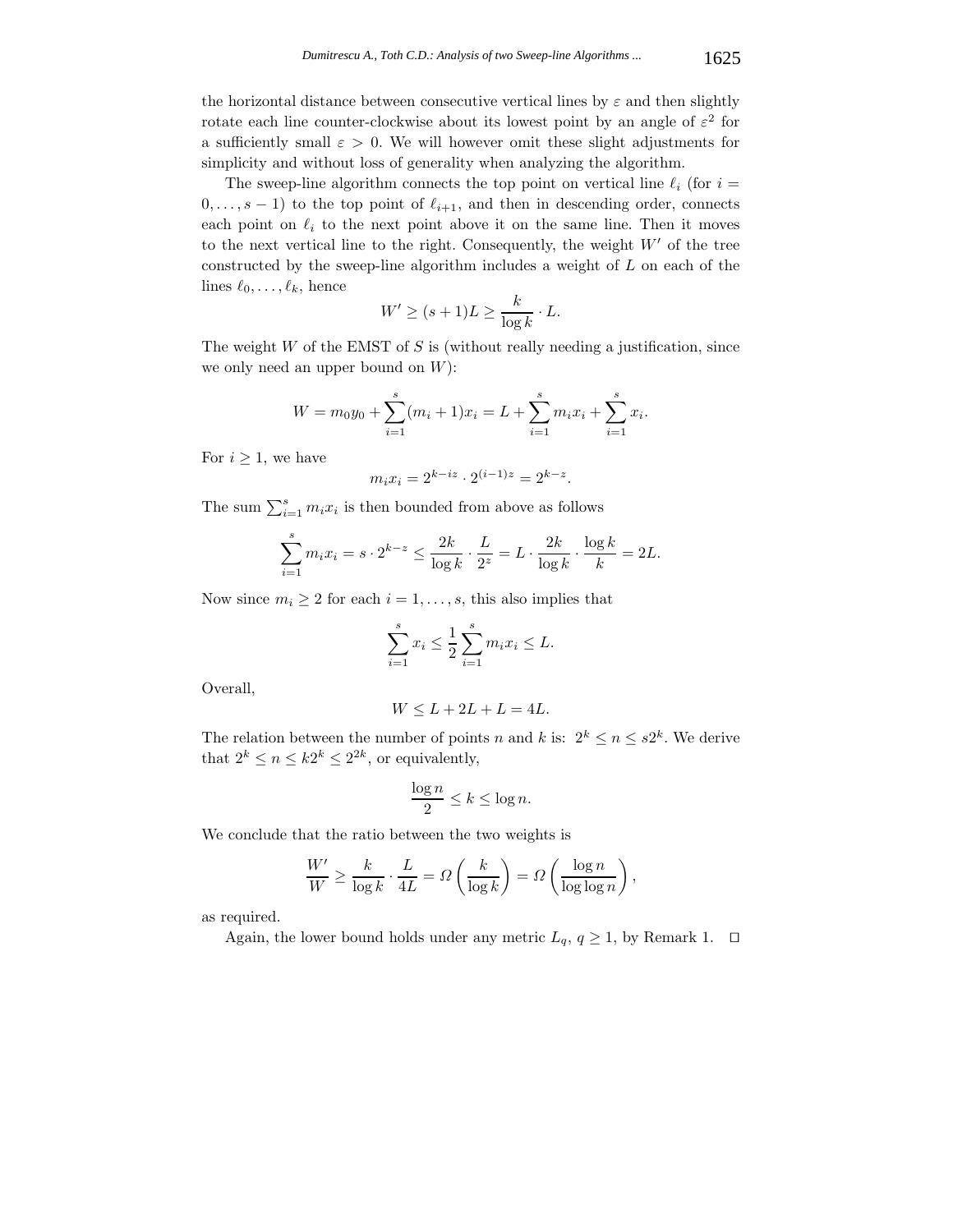*Remark 4.* With the same modification of the construction described in Section 2, our  $\Omega(\log n / \log \log n)$  lower bound on the approximation ratio holds also for the optimized version of the sweep-line algorithm (B), in which the best of the four trees (for each axis-aligned sweep direction) is output by the algorithm.

*Remark 5.* A construction similar to ours in Theorem 2 yields a  $\Omega(\log n / \log \log n)$ lower bound on the approximation ratio of the *insertion method* for constructing TSP tours of n points (i.e., in the Euclidean traveling salesman problem). The insertion method [Rosenkrantz et al. 1977] adds the points of S one by one in some order to the current tour until a complete tour is obtained. The new point is inserted between two consecutive points of the current tour, which yields the minimum increase in the cost of the tour. Conform to results obtained by Bafna et al. [Bafna et al. 1994] and Azar [Azar 1994], some insertion orders produce tours of length  $\Omega(\log n / \log \log n)$  times the optimal. These are in fact generated by processing the points in a sweep-line order; see also [Bern and Eppstein 1997].

# **References**

- [Alon and Azar 1993] Alon, N., Azar, Y.: "On-line Steiner trees in the Euclidean plane"; Discrete & Computational Geometry 10 (1993), 113-121.
- [Azar 1994] Azar, Y.: "Lower bounds for insertion methods for TSP"; Combinatorics, Probability, and Computing 3 (1994), 285-292.
- [Bafna et al. 1994] Bafna, V., Kalyanasundaram, B., Pruhs, K.: "Not all insertion methods yield constant approximate tours in the Euclidean plane"; Theoretical Computer Science 125 (1994), 345-353.
- [Bern 1988] Bern, M. W.: "Two probabilistic results on rectilinear Steiner trees"; Algorithmica 3 (1988), 191-204.
- [Bern and Eppstein 1997] Bern, M., Eppstein, D.: "Approximation algorithms for geometric problems"; In: Approximation Algorithms for NP-hard Problems (Hochbaum, D. S., Ed.), PWS Publishing Company, Boston, MA (1997), 296-345.
- [Chandra et al. 1995] Chandra, B., Das, G., Narasimhan, G., Soares, J.: "New sparseness results on graph spanners"; International Journal on Computational Geometry and Applications 5 (1995), 125-144.
- [Du and Hwang 1992] Du, D. -Z., Hwang, F. K.: "A proof of Gilbert-Pollak's conjecture on the Steiner ratio"; Algorithmica 7 (1992), 121-135.
- [Fößmeier and Kaufmann 1997] Fößmeier, U., Kaufmann, M.: "Solving rectilinear Steiner tree problems exactly in theory and practice"; Proc. 5th European Symposium on Algorithms (ESA'97), LNCS 1284, Springer-Verlag (1997), 171-185.
- [Garey et al. 1997] Garey, M. R., Graham, R. I., Johnson, D. S.: "The complexity of computing Steiner minimal trees"; SIAM Journal on Applied Mathematics 32 (1977), 835-859.
- [Garey and Johnson 1977] Garey, M. R., Johnson, D. S.: "The rectilinear Steiner tree problem is NP-complete"; SIAM Journal on Applied Mathematics 32 (1977), 826- 834.
- [Gilbert and Pollak 1968] Gilbert, E. N., Pollak, H. O.: "Steiner minimal trees"; SIAM Journal on Applied Mathematics 16 (1968), 1-29.
- [Hanan 1965] Hanan, M.: "Net wiring for large scale integrated circuits"; IBM Technical Report RC 1375 (1965), 1-17.
- [Hanan 1966] Hanan, M.: "On Steiner's problem with rectilinear distance"; SIAM Journal on Applied Mathematics 14 (1966), 255-265.